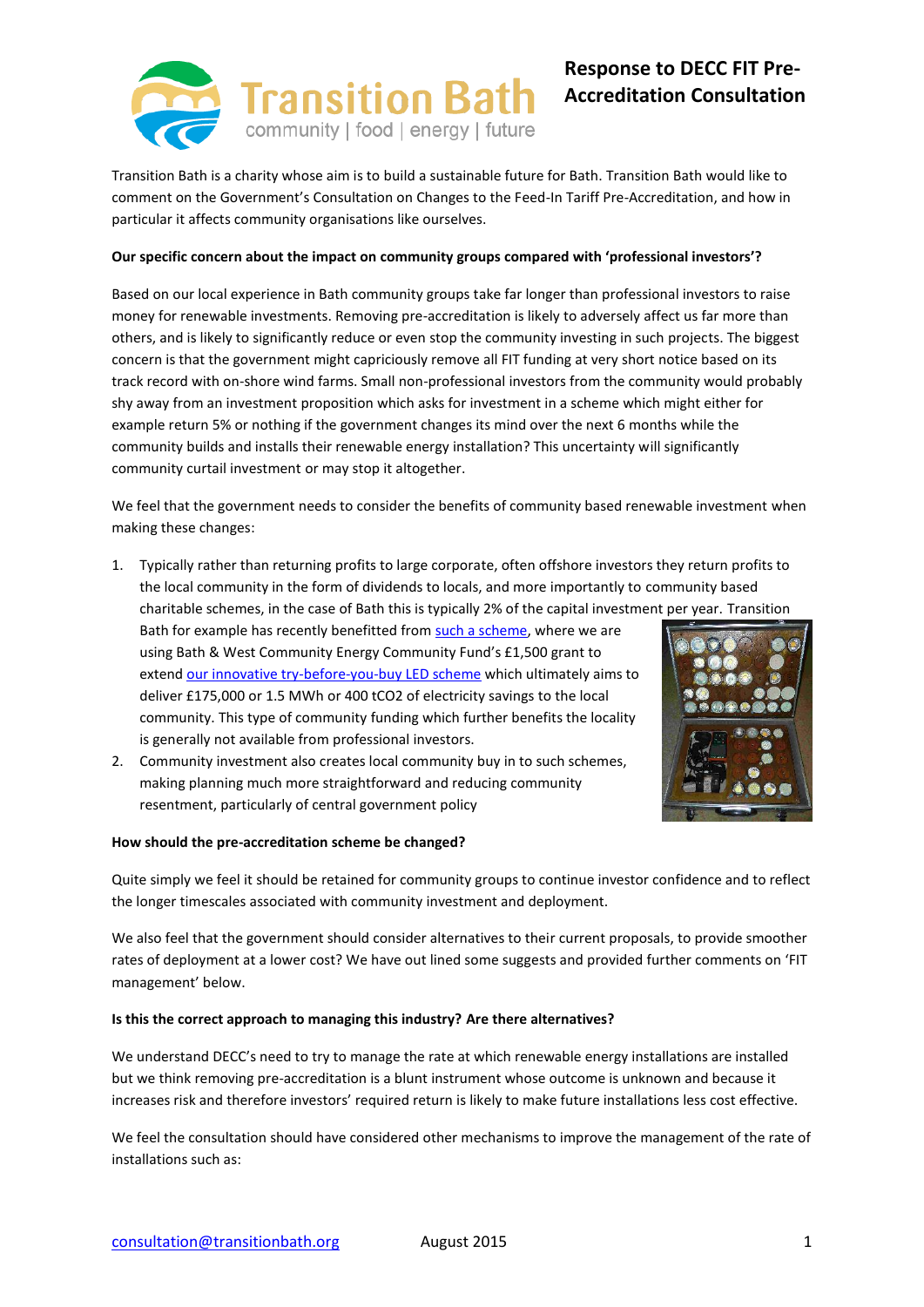

# **Response to DECC FIT Pre-Accreditation Consultation**

digressions

moving towards monthly

- replacing the pre-accreditation with a 6 month floor, which is perhaps 15% below the current FIT level
- auctioning off FIT capacity based on the most cost effective bids but bucketed by region, installation type (farmland, brownfield, farm land), capacity (to avoid very large installations dominating) and investor type (professional v. community)

Clearly the aim should be to most cost effectively delivery solar installations from now until about 2020 when grid parity is reached while maintaining a vibrant industry. Past history suggests the government has singularly failed to 'manage' the industry well. Examining a graphs of rates of installation:



the industry suffers from peaks and troughs of work caused by government policy which must be expensive to the industry? Would it not be better for the government to focus on smoothing out these peaks and troughs which must create a lot of temporary and thus more expensive employment for the installers? Moving to a monthly degradation would help? It would probably stop the government's need to make erratic policy changes when the rate of installations starts to get out of hand as has happened in the past?

### **What evidence it there that the rates of installations are too high?**

Looking at the graph provided by DECC in the consultation document we struggled to see strong evidence that the rate of installations is currently too high? The graph presented in the consultation seems to suggest the rates of installation have started to tail off (see below)?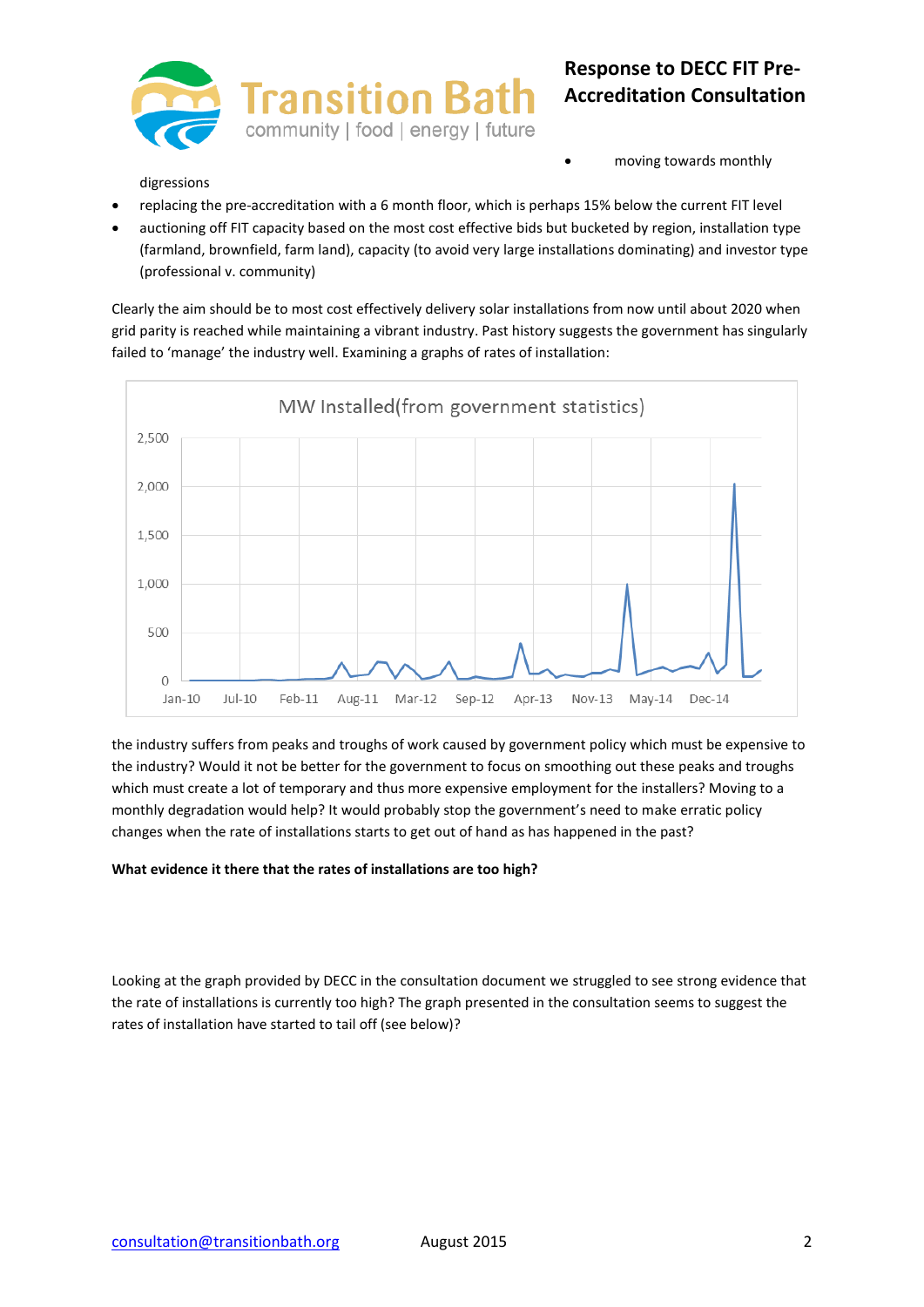

# **Response to DECC FIT Pre-Accreditation Consultation**



# **QUESTION 1: Do you agree that, in the context of deployment and spend under the FIT scheme significantly exceeding expectations, it is appropriate to remove the ability to pre- accredit from the FIT scheme?**

No, the evidence in the consultation is unclear, the consultation's own graph (Fig 1) seems to suggest the rate of deployment has been tailing off for the last year.

We feel that pre-accreditation for community groups whose capital raising and deployment timescales are typically 6 months, and longer than professional investors would be significantly impacted by this measure. We feel that removing accreditation from community groups is likely to completely halt community investment in favour of large professional investors and the big energy companies.

We feel that the government should include the benefits community schemes bring, namely community buy in and re-investment in the local community in any of its analysis.

## **QUESTION 2: Are the assumptions made above on the impact of removing pre-accreditation reasonable? Please provide robust evidence to support your response**.

Absolutely not, the consultation is very poor on many levels:

- 1. The consultation states "*funding providers will apply higher discount rates to expected project cash flows making funding more expensive*" – surely this contradicts the main premise of the consultation, to reduce the cost to consumers? Digression and lower FIT rates is the most cost effective management tool
- 2. The consultation states "*Owing to this uncertainty around the exact effect of this change would have on the rates of return required by developers. DECC has not attempted to estimate the impact of these changes on deployment?"* – which is essentially saying DECC has no clue what will happen, so therefore the 'assumptions' as per question 2 are not reasonable

We could make many further comments on the quality of DECC's assessment, but the two points raised above are sufficient indicators of what we feel is a poor proposal.